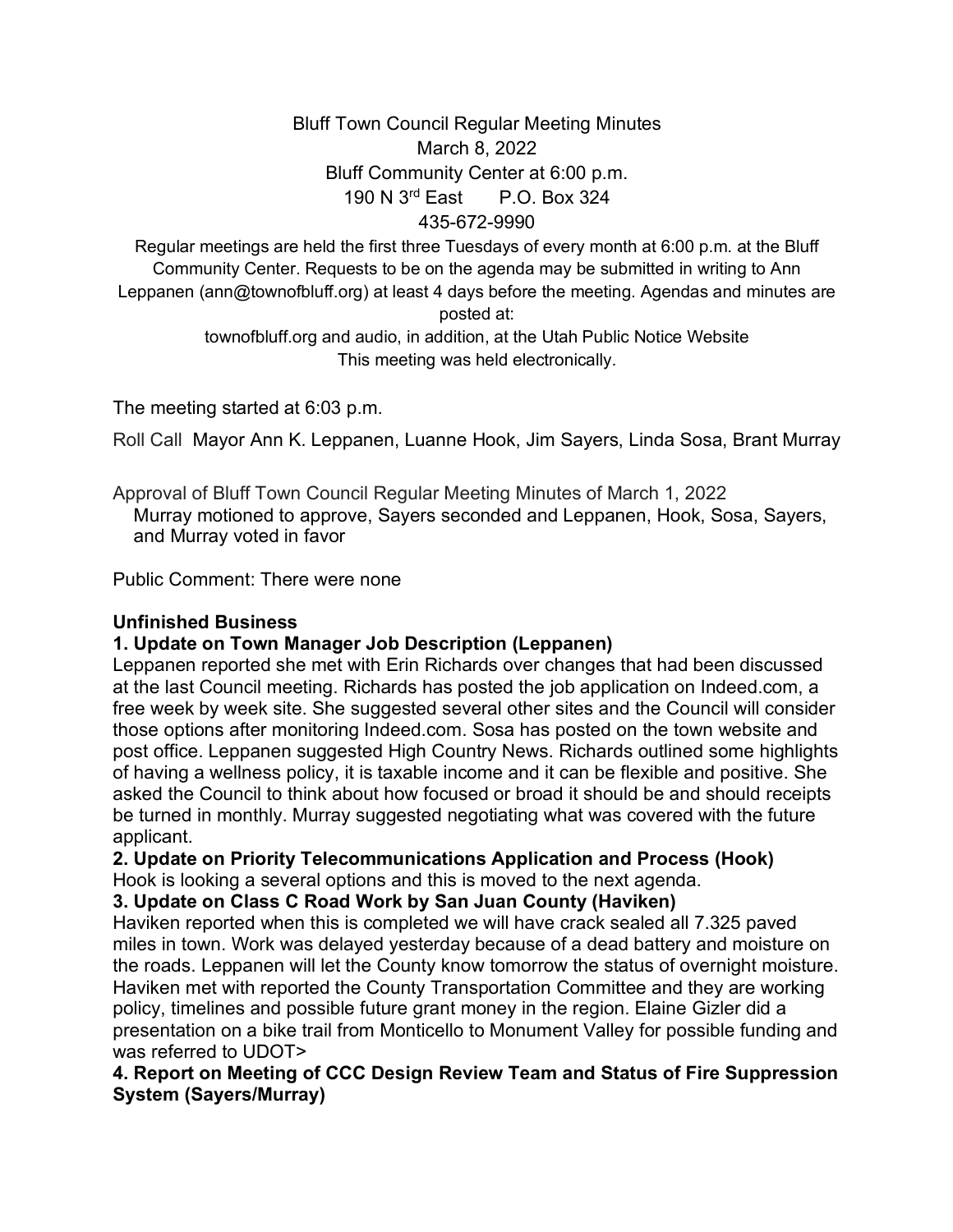This meeting took place earlier today and things discussed included policy timelines, a 4-phase remodel plan, the fire suppression system, application for various grants, and a usage policy. The remodel would include paint, flooring, the ceiling, and bathrooms. UDB would like to use the grounds and kitchen for an outside meal April  $16<sup>th</sup>$ . Leppanen reminded we do not have a certificate of occupancy for use of the building or kitchen and the kitchen may need to be inspected by the Health Department before it can be used. Sayers will look into these things. Heather Atene would like to use half of the modular for her office. Sosa liked the idea of the 4-phase plan and would like to see the draft copy when it is ready.

# **5. Report on San Juan County's Commission Work Session and Meeting of March 1, 2022 and San Juan County's Planning and Zoning Commission**

# **(Leppanen/Sosa)**

Leppanen reported the bylaws for the planning and zoning commission are being revisited. Topics include how to advertise for openings, length of terms, removal or replacement of members, especially for missing too many meetings. State law does have some guidelines. Leppanen felt the Commission should be diverse to represent different points of view, not developer heavy. Mack McDonald will advertise for the opening for a Bluff representative.

# **6. Update on Accountant Search (Leppanen)**

Leppanen is searching with Larson Co. to find an accountant to help set up depreciation and capitalization schedules.

## **7. Report on Meeting with Dr. John Barentine, Consultant with Dark Sky Consulting (Leppanen); Report on Darkness in Bluff (Hook)**

Leppanen reported this virtual meeting, attended also by Diana Davidson, Jen Davila, Wes Shook and Murray, was excellent and Dr. Barentine is very knowledgeable and helpful. He is willing to help us. Because he charges \$250 an hour Leppanen suggested doing as much as we can on the application process and using him as needed. We already have an ordinance, have had public meetings, and Friends of Cedar Mesa has had an evening sky activity. FCM is willing to partner with us. Kathleen Pakish created a flow chart to show where we are and we can fill in what tasks are needed, who can do them, and timelines. These things will be discussed at the 10:15 a.m. Work Session Thursday. Hook has taken the sky meter donated by Diana Davidson out and measured sky glow in 10+ locations inside and outside of town. She reported good readings of 21 everywhere except the new school parking lot. Leppanen thanked her for compiling the information.

## **8. Update on Bluff's Planning and Zoning Commission Meeting on March 2, 2022 (Hook)**

Hook reported three Land Use Clearances were approved, FCM had questions about remodeling property, and zoning questions involving kennels. The definition of kennels was changed to inside space. There was a question about dropping the C-3 zone, Leppanen noted it had not been noticed to the public part at the recent public hearing and thought it could not be changed without a new public hearing.

# **9. Workers Compensation, Liability, and Property Insurance Renewals with Utah Government Trust (Leppanen)**